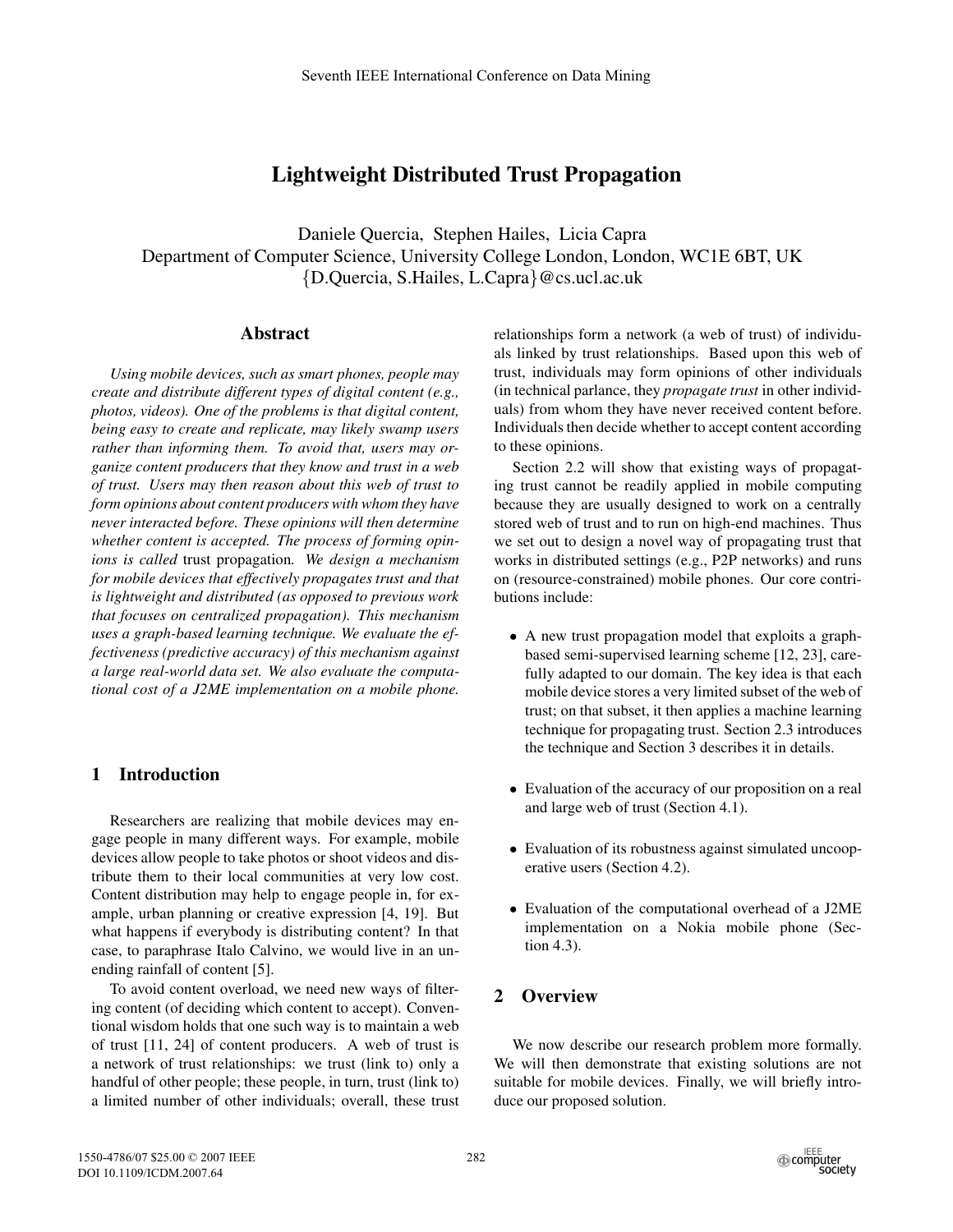

**Figure 1. (a) A simple web of trust representing the statement "**C **rates 2 its trust in** D**". (b) A web of trust of four people connected by their trust relationships.**

#### **2.1 Problem Statement**

One may represent the statement "C trusts  $D$ " as a webof-trust of two persons and one trust relationship going from  $C$  to  $D$  (Fig. 1(a)). The relationship may also be labeled with a rating representing the extent to which  $C$  trusts  $D$  in a given range of trust values (for example, in Fig. 1(a), C rates its trust for D as 2 in a discrete range  $\{1, 2, 3\}^1$ ). Now, consider the web of trust in Fig. 1(b), where we have four people  $A$ ,  $B$ ,  $C$  and  $D$ . Not everyone has interacted with everyone else. For example, A and B have never interacted (no link between them). For the sake of argument, suppose that  $A$  now wishes to interact with  $B$  and, as a consequence, it has to form an opinion about  $B$ . A may do so by predicting its trust for  $B$ . The goal of this paper is to study how a mobile user  $A$  may form an opinion about another user  $B$ without prior interaction.

## **2.2 Existing Solutions: Unfit for Mobile Computing**

To form an opinion about  $B$ ,  $A$  may use the ratings of its past experiences [6, 17, 18]. However, that is not possible if  $A$  has never interacted with  $B$ . In that case, literature suggests that A may create a web of trust from third-party ratings and, based on that, may then *set* its trust (*propagate its trust*) for B.

There is substantial literature on *how to* propagate trust. That literature breaks roughly into two camps. In the first, techniques assign a *global* trust value to each user. That is,  $A$ 's trust in  $B$  corresponds to a global trust value in  $B$ . By global, we mean a trust value that is accepted and shared by all users. In peer-to-peer networks, EigenTrust [13] assigns a global trust rating to each peer similar to how Google's PageRank [16] ranks web pages. Global ratings are then used by peers to exclude untrustworthy peers (which send

inauthentic files) and to select peers from whom to download files. As a consequence, the number of inauthentic files in the network decreases. In a free software developer community, Advogato [15] assigns a global trust to each community member. It does so by arranging ratings in a web of trust and by composing ratings between members using max flow from designated trusted members. The idea of max flow is that between any two nodes, the quantity of trust flowing from one node to another cannot be greater than the weakest rating somewhere on the path between the two nodes. This way of composing ratings has proved to be attack resistant - it successfully isolates unreliable members. More recently, Ziegler and Lausen [24] proposed to rank all users by spreading "activation models" (by arranging ratings in a matrix and finding the principal eigenvector), while Dell'Amico [7] focused on peer-to-peer networks and proposed to rank peers by using link-analysis techniques in a fully distributed setting.

By contrast, in the second literature camp, techniques assign a pairwise (*local*) trust rating to each pair of users. That is,  $A$  assigns a personalized trust rating in  $B$ . Personalizing trust is beneficial because it makes it possible for two individuals to have different opinions about the trustworthiness of the same person (which may well happen in reality). In 2003, Golbeck *et al.* [9] proposed different algorithms for propagating trust in this way. For example, they proposed a variation of max flow that accounts for path length. To Domingos *et al.* [20] and Guha *et al.* [11] goes the merit of presenting the first comparative studies of different trust propagation algorithms in which pairwise ratings are computed. These algorithms have been evaluated against Epinions  $[1]$ , a large collection of binary ratings<sup>2</sup>. By binary we mean that each rating simply expresses whether an individual trusts another individual or not. Despite being evaluated on binary ratings, these algorithms are general in the sense that they can take discrete ratings (not necessarily binary).

Most of the work on assigning pairwise trust ratings is based on a simple, yet effective mechanism: A finds all paths leading to  $B$ ; for each path,  $A$  then concatenates the ratings along the path; A finally aggregates all path concatenations into a single trust rating for B. Algorithmically, this is equivalent to A arranging trust ratings into a matrix and, over a series of iterations, propagating trust by, for example, *direct* propagation: if  $A$  trusts  $C$  and  $C$  trusts  $B$ , then trust propagates from A to B. The resulting matrix values are then rounded into a single trust rating. Unfortunately, this way of propagating trust suffers from two main limitations:

• Literature has proved direct trust propagation to be extremely effective, but it has done so only on data sets of *binary* ratings. There is no published work on how

<sup>1</sup>For simplicity's sake, our examples use a trust scale *{*1*,* <sup>2</sup>*,* <sup>3</sup>*}*. However, our model by no means requires this as it works on any scale.

<sup>&</sup>lt;sup>2</sup>In Epinions, quality assessments of products are on a scale  $\{1, \ldots, 5\}$ , but user ratings are binary.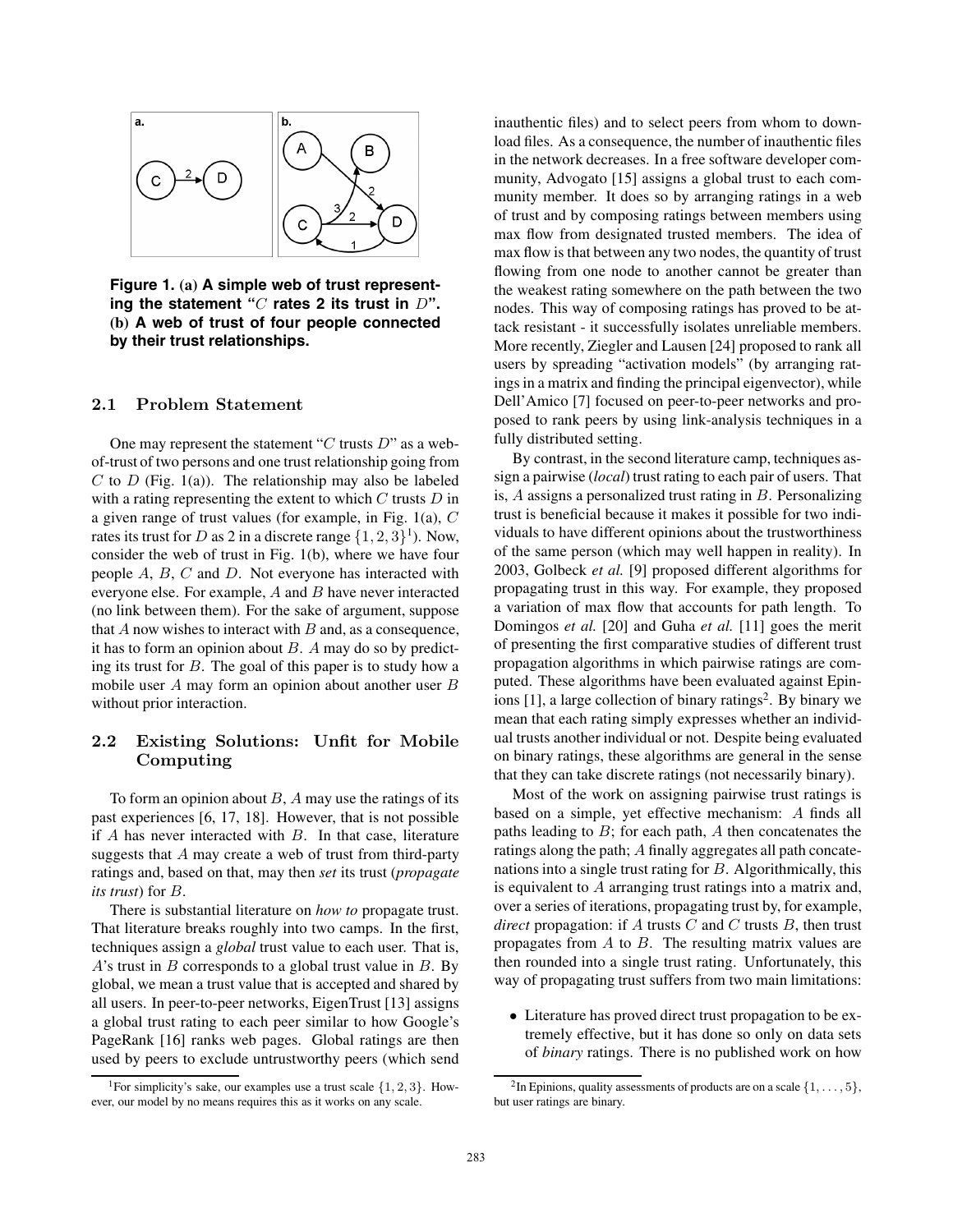direct propagation would perform on a *large* data set of *discrete* ratings, not necessarily binary<sup>3</sup>. An individual may express whether she trusts another individual or not, and, if she does, she may then express the extent to which she trusts by a discrete value. For example, in Advogato [15], users express their trust with 3-level ratings (ratings in  $\{1,2,3\}$ ). Given that, one may wonder how direct trust propagation would perform against the Advogato data set. We have evaluated direct trust propagation on Advogato as Section 4 will describe. Unfortunately, as Fig. 2 shows, the predictive accuracy (fraction of correct predictions) is low. More precisely, considering a large sample of Advogato's trust ratings (55.455 ratings), direct trust propagation correctly predicts 50.76% of the ratings (as a reference, consider that a naive prediction (random guess) correctly predicts  $31.1\%$  of the ratings<sup>4</sup>). Therefore, direct trust propagation does not predict the actual rating in roughly half of the cases.

• Direct trust propagation does not scale on mobile devices. Direct trust propagation is meant for Web applications in which centralized servers store full webs of trust upon which trust is then propagated by multiplying vectors and matrices whose dimensions are extremely high. As a consequence, it is computationally expensive and would not scale well on any existing portable device. Moreover, mobile devices would only know a very small subset of the web of trust at any given time (it is unrealistic to assume complete knowledge) because of, for example, network partition, device (un)availability, and limited resources.

It thus seems that a different way of propagating trust in mobile computing scenarios is needed. But what sort of method should we use?

#### **2.3 Our Proposal**

Our problem is to find a way of propagating trust that is both *effective* and *scalable*. To do so, we propose to use a class of semi-supervised learning techniques that have been proved to be effective when applied to various problem domains (e.g., to predict movie reviews [10], to recognize digits [12], to classify text [23]).

These techniques work on a graph in which: not links but *nodes* are either rated or unrated, and those nodes are



**Figure 2. Predictive Accuracy. The fraction of correct predictions for naive prediction (random guess) and direct trust propagation.**

then connected to each other if they are *related* (the techniques consider that *two nodes are related if their ratings are similar*). Informally, these techniques exploit knowledge already present in the graph (rated nodes) to construct a function that is capable of predicting unrated nodes. To choose the most *effective* function (the function with the highest predictive accuracy), the techniques impose that: on input of each rated node in the graph, the chosen function returns the node's actual rating (this serves to choose a function that is *consistent* with existing ratings); given two connected nodes  $x_i$  and  $x_j$ , the chosen function returns  $f(x_i)$ similar to  $f(x_i)$  (this serves to choose a function that assigns similar ratings to connected nodes).

Let us now imagine a graph whose nodes are trust relationships (we call this graph *'relationship graph'*). A node is rated if the corresponding relationship in the web of trust is known and rated (e.g., in Fig. 3(a),  $C \rightarrow B$  is known and rated, so that in the relationship graph the node representing this relationship will be rated). By contrast, a node is unrated if the corresponding relationship is unknown and has to be predicted (e.g.,  $A \rightarrow B$  in Fig. 3(a)). Predicting a trust relationship thus means finding a function that effectively rates the corresponding node. Finding such a function is exactly the problem solved by the semi-supervised learning techniques described above. In order to exploit these techniques, we first need to represent (part of) a web of trust as a relationship graph. We explain how to do so in the following section.

## **3 The Proposed Model**

To describe our model, we refer to our running example of how A may propagate its trust in B given the web of trust shown in Fig. 3(a). The following four steps are required, each of which is described in the following subsections:

1. A determines the trust relationships that our propaga-

 $3^3$ One may point out the existence of PGP's web of trust [25]. Unfortunately, that web of trust is not suitable for what we call trust propagation (i.e., computation of *single* pairwise ratings). On that web of trust, it makes only sense to *combine* pairwise ratings (as PGP does) - each of these ratings cannot be propagated but must be set by a user. Any research on PGP (including that in mobile settings) solves a problem different from ours, i.e., how to make it possible to combine (not to compute) pairwise ratings.

<sup>4</sup>Its predictive accuracy is 31.1% and not 33% because ratings are not uniformly distributed across the three possible discrete values.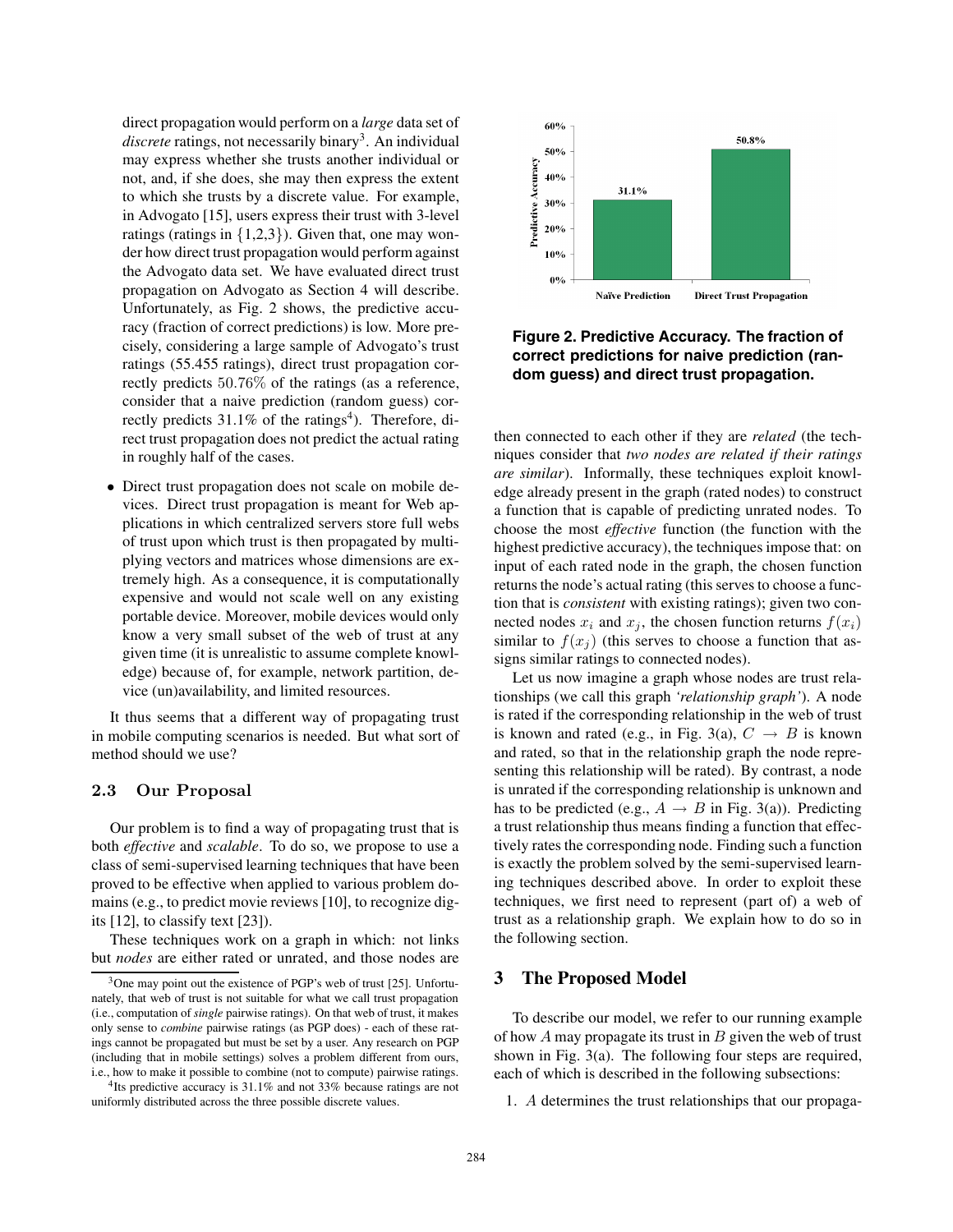

**Figure 3. (a) A web of trust and (b) the corresponding relationship graph for predicting**  $A \rightarrow B$ 's rating.

tion scheme may find relevant for predicting A's trust in  $B$  (Section 3.1).

- 2. A restricts its attention to the subset of the web of trust that it knows and that includes those relationships (Section 3.2).
- 3. From this subset, A builds a relationship graph (Section 3.3).
- 4. A finally applies the machine learning technique to determine a function that predicts  $A \rightarrow B$  (Section 3.4).

Before describing these steps in details, we spell out our *assumptions*:

- We opt to target a class of applications in which users do not maliciously modify ratings. That is, for example, the case for the Advogato community - most users rate themselves (they judge their own expertise in developing software) with the lowest level of trust. More generally, this assumption holds for all applications whose users share a value system (e.g., connecting with other people, creating an online identity, expressing oneself, etc.) similar to the one that has recently contributed to the success of Wikipedia, open source software, tagging systems, and many other technologies reported in a recent book by Tapscott and Williams [21]. However, there are applications in which users may maliciously modify their ratings. To tackle this problem, we are currently studying whether a distributed hash table on top of a mobile ad-hoc network may store user ratings and prevent their malicious modification.
- We consider the web of trust to be a network in which the small world phenomenon holds (i.e., the distance between any two people is short). We argue this is a perfectly plausible assumption given that the web of trust is a social network, for which the small world phenomenon emerges.

• We consider that anonymous tokens identify users. This may protect user anonymity but makes the system vulnerable to Sybil attacks (whose impact is discussed in Section 5).

## **3.1 Determining Relevant Trust Relationships**

To begin with, A determines the trust relationships that our propagation scheme may find relevant for predicting A's trust in B, that is, those relationships *related* to  $A \rightarrow B$ . As defined in Section 2.3, *two relationships are related if their ratings are similar*. Hence we consider related any:

• *Two relationships with the same rater.* For example,  $A \rightarrow B$  and  $A \rightarrow D$  are related as they have the same rater A, and the more alike B and D *perform*, the more related  $A \rightarrow B$  and  $A \rightarrow D$  are. We call this kind of relation *performing relation*, and denote it as  $rel_n(B, D)$ . More formally, the weight between the  $i^{th}$  trust relationship "A trusts B" and the  $j^{th}$  trust relationship " $A$  trusts  $D$ " is

$$
w_{ij} = c \cdot rel_p(B, D), \tag{1}
$$

where  $c$  is the weight given to performing relations. How do we quantify the performing relation between  $B$  and  $D$ ? We may do so by considering that the more alike  $B$  and  $D$  perform, the closer the ratings about them. Along these lines, we: *(1)* take all people who have rated both B and D. In our example (Fig. 3(a)), this is only C. *(2)* For each such person, compute the absolute difference between her rating in  $B$  and that in D. In our example, the absolute difference between  $C \rightarrow D$  and  $C \rightarrow B$  is  $3 - 2 = 1$ . *(3)* Normalize those differences in  $[0, 1]$ , and aggregate them. We will shortly describe two ways of aggregating differences. For the time being, consider that, in our example, there is only one person who has rated both B and D, thus only one difference (so no need for any aggregation). Given that ratings are given in a discrete scale  $[1, 3]$ , the normalized difference value is  $(3-2)/(3-1) = 1/2$ . Having the aggregated value, we may then say that the bigger this is, the less alike B and D perform (the lower  $rel_n(B, D)$ ). For this reason, we define  $rel_n(B, D) = 1 - v$ , where v is the aggregated value. In our example, we had only one difference so we did not need any aggregation at the third step. In general, we may have more than one person who has rated both  $B$  and  $D$ , thus more than one difference (for example, let us assume we have two normalized differences  $1/2$  and  $2/2$ ). In that case, we need to aggregate those differences. The simplest way to do so is to compute the average difference (in our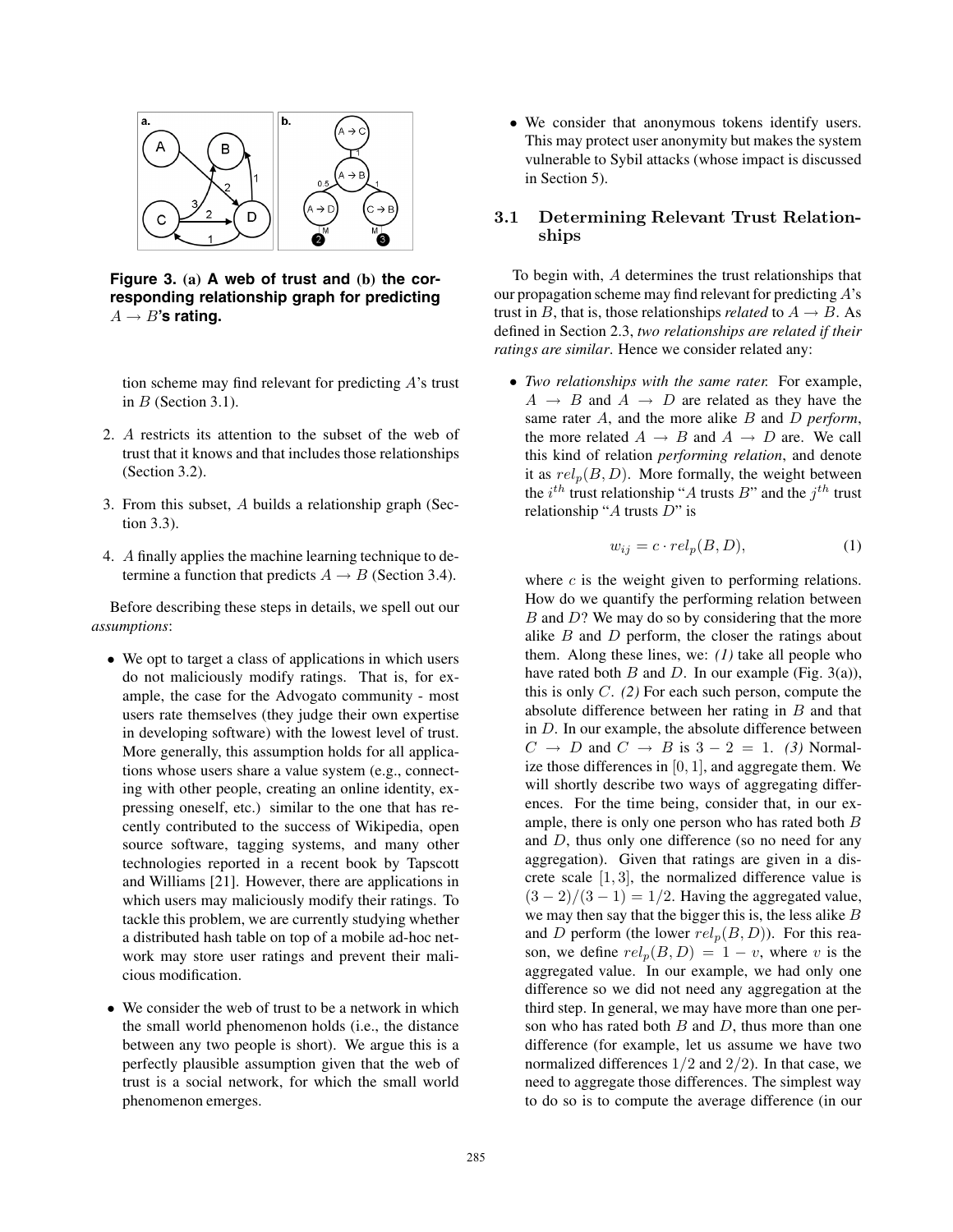

**Figure 4. (a)** A**'s view of the web of trust. (b) A schematic representation of a relationship graph. On that graph, our algorithm predicts**  $x_i$ 's rating.

example, that is  $\frac{1/2+2/2}{2} = 3/4$ ). However, whether the average is a good choice depends on the number of the differences across which we average and their variance. The average is a good choice when there are many differences whose variance is very low. However that is not necessarily true. Therefore, we consider a second way of aggregating that accounts for both number of differences and their variance: we compute the confidence interval of the average (with 95% of confidence) and take the higher extreme. We will evaluate which aggregation leads to the highest predictive accuracy in Section 4.1.

• *Two relationships in which the same person is rated.*  $A \rightarrow B$  and  $C \rightarrow B$  are an example, as they both rate B. People may differ in the way they rate. We thus have to compute a *judging relation* for which, the more alike two raters  $(A \text{ and } C)$  have judged the same person  $(B)$ , the higher their relation. We denote this as  $rel<sub>g</sub>(A, C)$ . The corresponding weight between the two relationships is

$$
w_{ij} = d \cdot rel_g(A, C), \tag{2}
$$

where  $d$  is the weight given to judging relations. To compute  $rel<sub>g</sub>(A, C)$ , we take all persons who have been rated by both  $A$  and  $C$ ; for each person, we compute the difference between  $A$ 's and  $C$ 's ratings; finally, we aggregate all differences. Again, we aggregate by computing the average difference and its confidence interval.

## **3.2 Taking Part of the Web of Trust**

To use our propagation scheme for predicting its trust for B, A needs to know part of the web of trust. To see which part is needed, we must consider the two steps through which  $A$  predicts its trust for  $B$ . In so doing, we will refer to Fig. 4(a) and consider the following sets:  $S_1$ , that is, the set of ratings of  $A$ 's outgoing relationships; and  $S_2$ , that is, the set of all ratings from nodes that have rated B.

- **Step 1.** A determines the trust relationships related to  $A \rightarrow B$ . Those relationships take the form  $A \rightarrow X$ and  $Y \rightarrow B$  (where X and Y are generic persons different from  $A$  and  $B$ ). To determine those relationships, A needs the ratings of its outgoing relationships (set  $S_1$ ) plus the ratings of B's incoming relationships (relationships in  $S_2$  going into  $B$ ).
- **Step 2.** A determines the extent to which each pair of those edges are related. More specifically:
	- A determines the extent to which any pair of edges  $A \rightarrow X$  and  $A \rightarrow B$  are related. This requires to quantify the (performing) relation between  $B$  and  $X$  — to quantify how alike  $B$  and  $X$  perform. To do so,  $A$  needs the ratings of the relationships in  $S_2$  plus those in  $S_1$ .
	- A determines the extent to which any pair of edges  $Y \rightarrow B$  to  $A \rightarrow B$  are related. This requires to quantify the (judging) relation between Y and  $A$  — to quantify how alike Y and A rate. Again, to do so, A needs the ratings of the relationships in  $S_2$  plus those in  $S_1$ .

Overall, to use our propagation scheme for predicting its trust in  $B$ , A needs the ratings of the relationships in  $S_1$  and in  $S_2$ . The former are readily available, as we can assume that A stores locally the ratings it has produced. And the latter are received from B. In fact, those ratings have been generated by the people who have rated  $B$ ; therefore,  $B$ may have all the ratings of the relationships in  $S_2$ , as it has received them from its raters. As a result, each user stores a very small subset of the web of trust — she stores the ratings she generates plus those generated by her raters.

#### **3.3 Building the Relationship Graph**

At this point, A knows which trust relationships are related to the one that has to be propagated, and the extent to which they are so; A can then build a relationship graph. The key idea is to create a graph whose nodes include the trust relationship to be predicted plus related relationships. Fig. 3(b) shows one such graph whose nodes are:  $A \rightarrow B$ (trust relationship to be predicted),  $A \rightarrow C$ ,  $A \rightarrow D$ , and  $C \rightarrow B$  (related relationships). Nodes are linked and the label on a link expresses the extent to which the two linked nodes are related.

More generally, there are  $n$  trust relationships  $x_1, \ldots, x_n$ , of which r are rated  $(x_1, y_1), \ldots, (x_r, y_r)$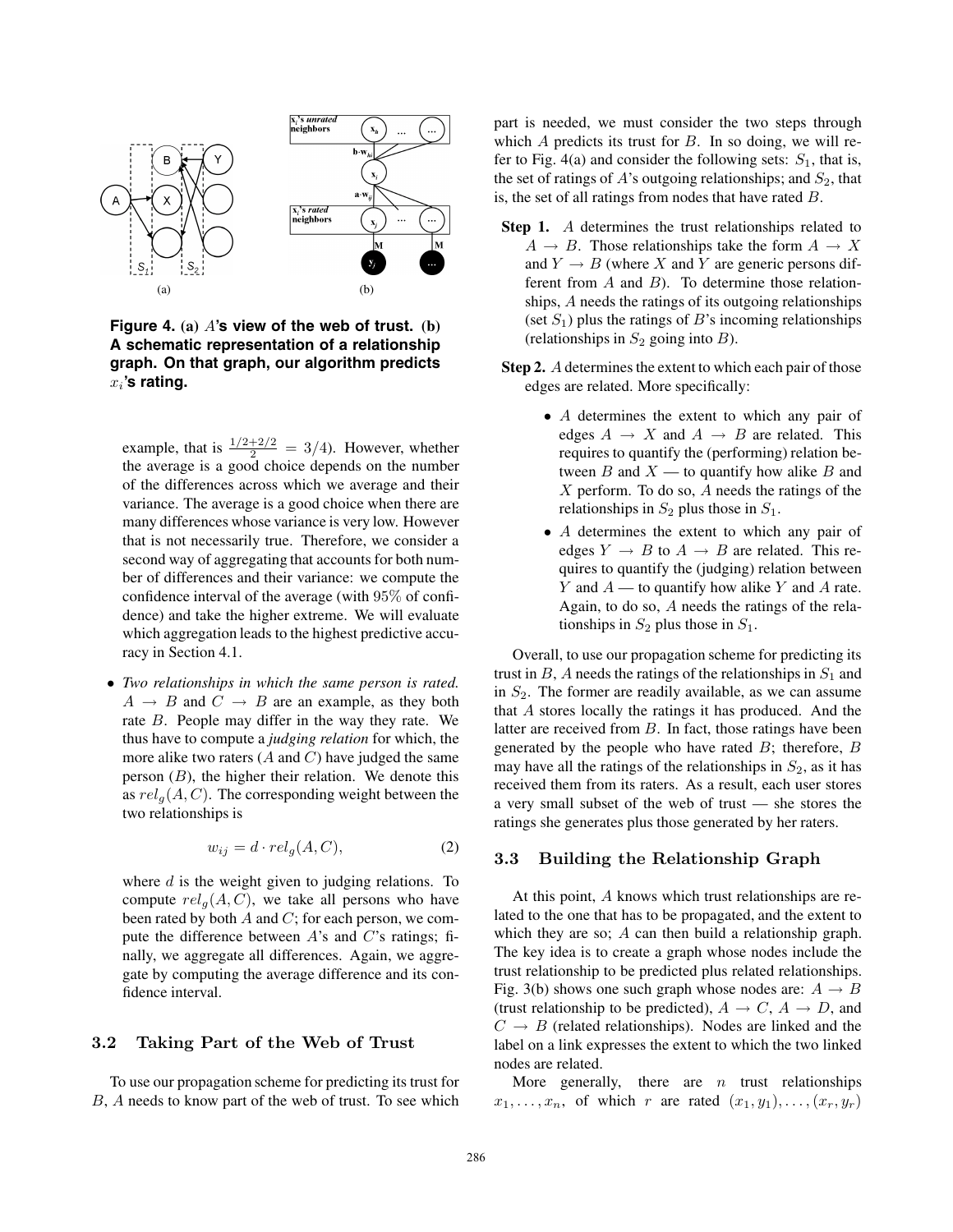and u are unrated  $x_{r+1}, \ldots, x_{r+u}$  (an 'unrated' relationship is a relationship that has no rating on the web of trust). The numerical ratings are defined as being  $y_1, \ldots, y_r \in L$ , where  $L = \{l_1, \ldots, l_p\}$  with  $l_1 < \ldots < l_p$ . For example, a system with  $p = 3$  possible rating levels may have  $L = \{1, 2, 3\}$ . Our problem is now to build a connected graph  $G = (V, E)$  with nodes V corresponding to the n trust relationships. We do so step by step with reference to an example (Fig. 3(b)) and to a general representation (Fig. 4(b)). To understand the rationale behind this construction, we must remember our end goal of finding a predictive function  $f: V \to \mathbb{R}$  on G capable of assigning ratings to unrated nodes (note that  $f$  assigns a real value to a trust relationship; this value will then be mapped to the nearest discrete rating in  $L$ ). In particular, let  $x_i$  be the trust relationship we wish to predict (e.g.,  $A \rightarrow B$  in Fig. 3(b)) among the unrated ones.

- The node  $x_i$  is connected to its k most related nodes that are *rated*. We call these nodes  $x_i$ 's rated neighbors. Connecting  $x_i$  to those nodes serves to impose that the function  $f$  rates  $x_i$  and its rated neighbors with similar ratings. Let  $x_j$  denote one of  $x_i$ 's rated neighbors. The weight of the edge between  $x_i$  and  $x_j$ is  $a \cdot w_{ij}$ . The coefficient a is the weighting factor for rated neighbors, and  $w_{ij}$  is determined as per formula (1) or (2) (depending on whether the relation between  $x_i$  and  $x_j$  is performing or judging relation). For example, in Fig. 3(b),  $A \rightarrow B$  is connected to  $A \rightarrow D$ and to  $C \rightarrow B$  and the corresponding weights are 0.5 and 1, respectively.
- The node  $x_i$  is also connected to the k' most related nodes that are *unrated* (e.g., in Fig. 3(b),  $A \rightarrow B$  is connected to  $A \to C$ ). We call these nodes  $x_i$ 's *unrated* neighbors. Connecting  $x_i$  to those nodes serves to impose that the function  $f$  rates  $x_i$  and its unrated neighbors with similar ratings. Let  $x<sub>h</sub>$  denote one of those unrated nodes. The weight of the edge between  $x_h$  and  $x_i$  is  $b \cdot w_{hi}$ . The coefficient b is the weighting factor for unrated neighbors, and  $w_{hi}$  is determined as per formula (1) or (2).
- Each rated node  $x_j$  is connected to an "observed node" (dark circles in both reference figures) whose value is the rating  $y_j$ . The observed node is a 'dongle' because it connects only  $x_i$ . The edge weight is a large number M. Setting M to a large number serves to pull  $f(x_i)$ towards the true rating  $y_j$  (in particular, if  $M \to \infty$ then  $f(x_j) = y_j$ ). That corresponds to the first condition for choosing an effective function  $f$  (Section 2.3): making the function consistent with existing ratings.

The coefficients in a relationship graph are thus  $M$ ,  $a$ , b, k, and k'. M is set to an arbitrary large number  $(10^6)$ .



**Figure 5. A relationship graph and corresponding matrices. In the relationship graph, there are two rated nodes**  $x_1 : A \rightarrow D$  and  $x_2 : A \rightarrow D$  $C \rightarrow B$ ; and two unrated nodes  $x_3 : A \rightarrow C$ and  $x_4 : A \rightarrow B$ . The prediction algorithm **populates the rating matrix y, the diagonal** dongle matrix  $C$ , and the weight matrix  $\bar{W}$ . **Then, it computes the predictive function f.**

The remaining coefficients will be set by cross validation (Section 4.1).

## **3.4 Finding a Predictive Function on the Graph**

Having the relationship graph, A now has to find a function that predicts all unrated nodes in that graph, including that of interest (e.g.,  $A \rightarrow B$ ).

Let us formalize the problem and the construction of its solution. We have a graph G of n nodes  $x_i, i \in$  $[1, n]$ , r of which have ratings  $y_i$ , and the remaining u  $(x_{r+1},...,x_{r+u})$  are unrated. The set R contains the indices of the *rated* nodes and U those of unrated nodes. Our problem is to seek a function f that rates each of the *unrated* nodes (the nodes whose indices are in U). Section 2.3 mentioned that to choose a function that rates *effectively*, one has to impose that: on input of each rated node in the graph, the chosen function returns the node's actual rating (that has been done in the previous Section 3.3 by setting the coefficient  $M$  to a large number); on input of either of two connected nodes, the chosen function's outputs are similar.

The latter condition is equivalent to saying that (refer to Fig. 4(b)): for any pair of related nodes  $x_i$  and  $x_j$ , the difference of their ratings  $f(x_i)$  and  $f(x_j)$  should be minimum. In other words,  $(f(x_i) - f(x_i))^2$  should be minimum. This expression represents the rating difference *over one edge*. One may compute the difference *over the graph* by summing the rating differences of all edges. We denote this difference as  $\mathcal{L}(f)$ . We will see that such a difference depends on the chosen function  $f$ . Our problem is to find the function  $f$  for which the difference over the graph is minimum. We do so in Appendix A and find that such a function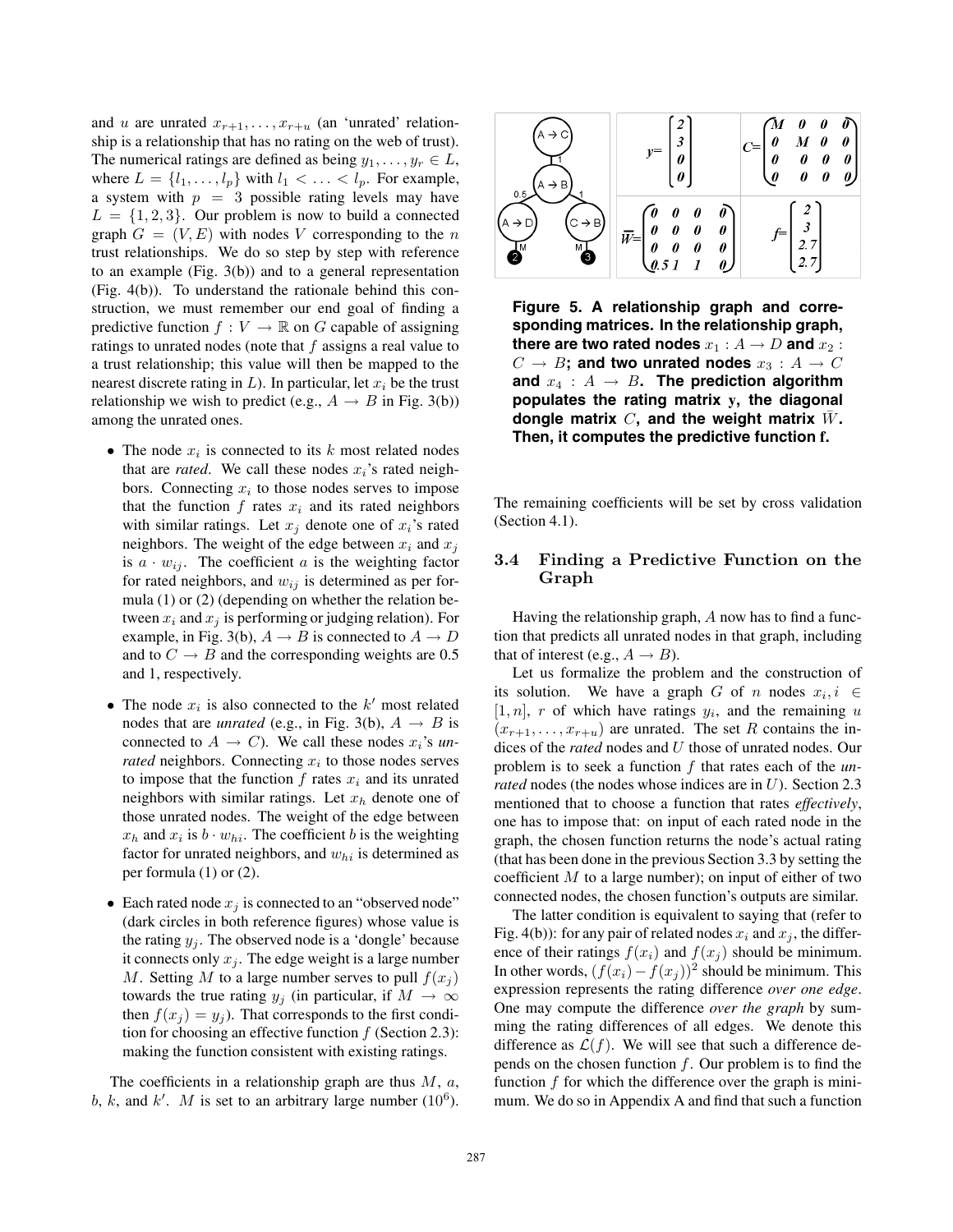| Factor                     | <b>Description</b>                                             | <b>Tuning Range</b>                    |
|----------------------------|----------------------------------------------------------------|----------------------------------------|
| $\frac{k}{ R }$<br>$f_r =$ | Fraction of rated nodes used as neighbors.                     | $\{0.05, 0.1, 0.15, 0.2, 0.3\}$        |
| $f_u = \frac{k'}{ H }$     | Fraction of unrated nodes used as neighbors.                   | $\{0.05, 0.1, 0.15, 0.2, 0.3\}$        |
| $\beta = \frac{b}{a}$      | Relative weight between rated and unrated nodes.               | $\{10^{-3}, 10^{-2}, 10^{-1}, 1, 10\}$ |
| $v = \frac{a}{a}$          | Relative weight between judging and performing relations.      | $\{10^{-3}, 10^{-2}, 10^{-1}, 1, 10\}$ |
| $\alpha$                   | How to compute $rel(A, B)$ , i.e., the extent to which A and B | Two ways: average differ-              |
|                            | perform or judge alike.                                        | ence or confidence interval            |

**Table 1. Parameters of our prediction algorithm. To find the optimal values, we tune the parameters in the reported ranges.**

is  $\mathbf{f} = \left(C + L\right)^{-1} C \mathbf{y}$ . Let us now introduce this notation and the three steps of the algorithm for computing **f** (refer to Fig.  $5$ :

- 1. Populate 3 matrices:
	- The rating matrix  $\mathbf{y} = (y_1, \dots, y_r, 0, \dots, 0)^\top$ . This is an  $n \times 1$  matrix whose first r rows contain the ratings of the rated nodes, and any remaining row contains zero. For example, Fig. 5 shows a relationship graph and the corresponding rating matrix.
	- The diagonal dongle weight matrix  $C$ . The elements that correspond to rated nodes contain M (otherwise 0):

$$
C_{ii} = \begin{cases} M, & i \in R \\ 0, & i \in U \end{cases}
$$

In Fig. 5, the first two nodes are rated.

• The  $n \times n$  weight matrix  $\overline{W}$ :

$$
\bar{W}_{ij} = \begin{cases}\naw_{ij}, & j \in RN(i) \\
bw_{ij}, & j \in UN(i) \\
0, & \text{otherwise}\n\end{cases}
$$

 $RN(i)$ : set of indices of i's *rated* neighbors;  $UN(i)$ : set of indices of i's *unrated* neighbors.

- 2. Compute: the symmetrized version of  $\overline{W}$ :  $W =$  $max(\overline{W}, \overline{W}^{\top})$ ; the diagonal degree matrix  $D_{ii} = \sum_{i=1}^{n} W_{ii}$  (we consider a node's degree to be the sum  $\sum_{j=1}^{n} W_{ij}$  (we consider a node's degree to be the sum of its edge weights); and the combinatorial Laplacian matrix  $L = D - W$ .
- 3. Finally, compute  $f = (C + L)^{-1} C y$ . This has the form  $\mathbf{f} = (f(x_1), \dots, f(x_n))^{\top}$ , and its last u elements are the predicted ratings for the nodes in  $U$ . Appendix A shows that the so computed **f** minimizes the rating difference over the relationship graph. For example, in the relationship graph of Fig. 5,  $A \rightarrow B$ 's rating is predicted to be  $f_4 = 2.7$ .

That concludes the description of our model. In the next section, we turn to evaluating it.

### **4 Evaluation**

The goal of our algorithm is to predict trust ratings on portable devices. To ascertain the effectiveness of our algorithm at meeting this goal, our evaluation ought to answer three questions:

(1) *(Predictive Accuracy)* How accurate is our algorithm in predicting trust ratings?

(2) *(Prediction Robustness)* What is the impact of uncooperative users upon the algorithm's accuracy?

(3) *(Overheads)* What time, storage, and communication overheads does our algorithm impose on a mobile phone?

To see whether our algorithm effectively predicts trust and whether it is usable on portable devices, we need a *large-scale deployment*. Only so can we separate statistical significant answers from plausible insights gained by a small-scale deployment. Plus, a deployment needs to be evaluated in the *long-term* to see whether our algorithm is robust against, for example, uncooperative users.

Unfortunately, we do not have a long-term evaluation of a large-scale mobile computing deployment. We do, however, have a large rating data set from the Advogato community that has been around for more than a decade<sup>5</sup>. Using this data set (described next), we evaluate whether our algorithm is effective in predicting real trust ratings (Section 4.1). Then, to evaluate how robust our algorithm is, we emulate how users may rationally turn to be uncooperative (Section 4.2). Finally, we implement our algorithm to assess whether it is usable on a mobile phone (Section 4.3).

To begin with, let us describe the Advogato data set. Advogato is a community discussion board for free software developers. Using the Advogato's trust metric [15], each

<sup>5</sup>Since webs of trust tend to contain private information, only a limited number are publicly available, and those few are quite small (they do not allow for thorough evaluation). The only exception is the Advogato data set.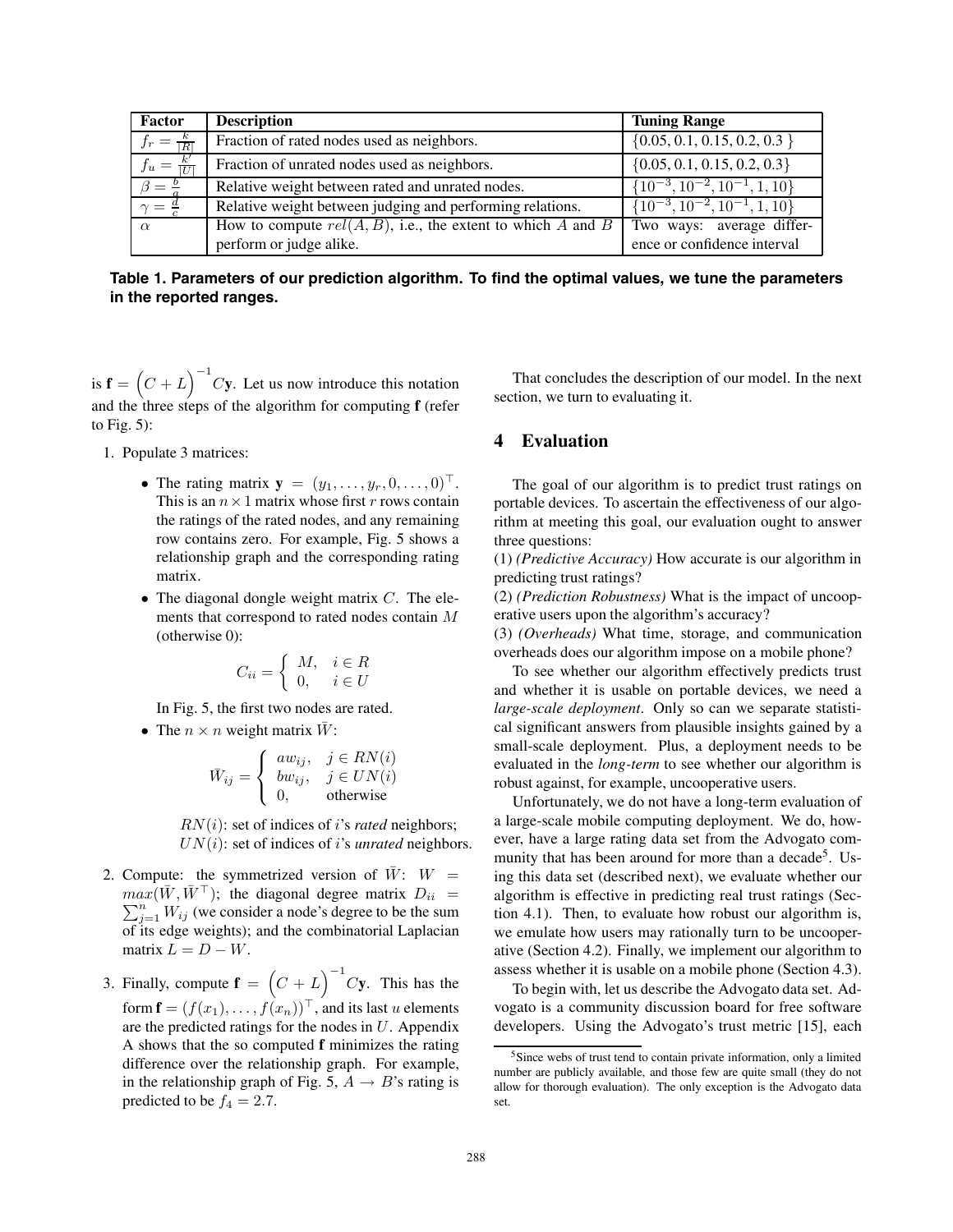

**Figure 6. Predictive accuracy of four algorithms.**

user has a single (global) trust value computed by composing other users ratings. There are three possible ratings: apprentice, journeyer, and master. Global trust is used to control access to the discussion board: 'apprentices' can only post comments, whereas 'journeyers' and 'masters' are able to post both stories and comments. From this community, we have extracted 55,455 trust relationships.

#### **4.1 Predictive Accuracy**

We evaluate the predictive accuracy of our algorithm by using leave-one-out cross validation.

**Validation Execution.** The cross validation unfolds as follows. We take Advogato's web of trust. We mask one trust relationship and then predict the relationship's rating in four different ways. We repeat this on all relationships. In doing this, we measure the *predictive accuracy*, i.e., the fraction of correct predictions.

The four ways of predicting the rating of a masked relationship  $A \rightarrow B$  that we have compared are: *naive prediction* (random guess); *median of ratings* about B; *direct trust propagation* (as described in Section 2.2); and *our algorithm*. Since we cannot assume complete knowledge in mobile settings, we consider that our algorithm does not know the whole web of trust, but predicts  $A \rightarrow B$  on input of only the ratings known by A (as described in Section 3.2). Instead, we allow distributed trust propagation to know all paths (and corresponding ratings) between A and B because it is the only way it can be carried out.

Our propagation algorithm has five parameters. We tune each parameter in the range shown in Table 1. This leads to 1250 possible combinations. For each combination, we compute the predictive accuracy.



**Figure 7. Fraction of unknown predictions as a function of uncooperative users (users who are not willing to make their ratings available).**

**Validation Results.** For our algorithm, we first computed the optimal parameters (parameters for which the accuracy is highest) as described above: they turn out to be  $\gamma = 1$ ,  $\alpha$  = "confidence interval",  $f_r = 0.1$ ,  $f_u = 0.2$ ,  $\beta = 0.1$ , and  $k = k' = 20$  (a relationship graph should contain at most 20 edges). We expect that these values will apply in other domains; that is because they, informally speaking, specify reasonable and intuitive choices. More specifically, they indicate that to predict the rating of a trust relationship, the learning algorithm has: to consider *relevant* those relationships that include people who perform or rate alike  $(\gamma = 1)$ ; to estimate relevance by aggregating ratings using the confidence interval of their average ( $\alpha$  = "confidence interval"); to consider a small fraction of those relevant relationships  $(f_r = 0.1, f_u = 0.2)$ ; to weight the *actual* ratings more than the ratings it predicts during the learning process  $(\beta = 0.1).$ 

This preliminary analysis allow us to move on to answer the key question: how would the predictive accuracy of our algorithm compare to that of any of the algorithms previously mentioned. Fig. 6 shows that direct trust propagation performs better than naive prediction, but is comparable to a median of ratings. It also shows that our algorithm's accuracy is as high as 82.9%. In all cases in which our algorithm failed to predict (17.1%), the actual rating and the predicted rating differed by one only (with  $L = \{1, 2, 3\}$ ).

## **4.2 Prediction Robustness**

All trust propagation techniques rely on knowing ratings. In mobile computing, this translates into users making available their ratings. For privacy reasons, some users may well decide not to do so. Being this plausible, we now eval-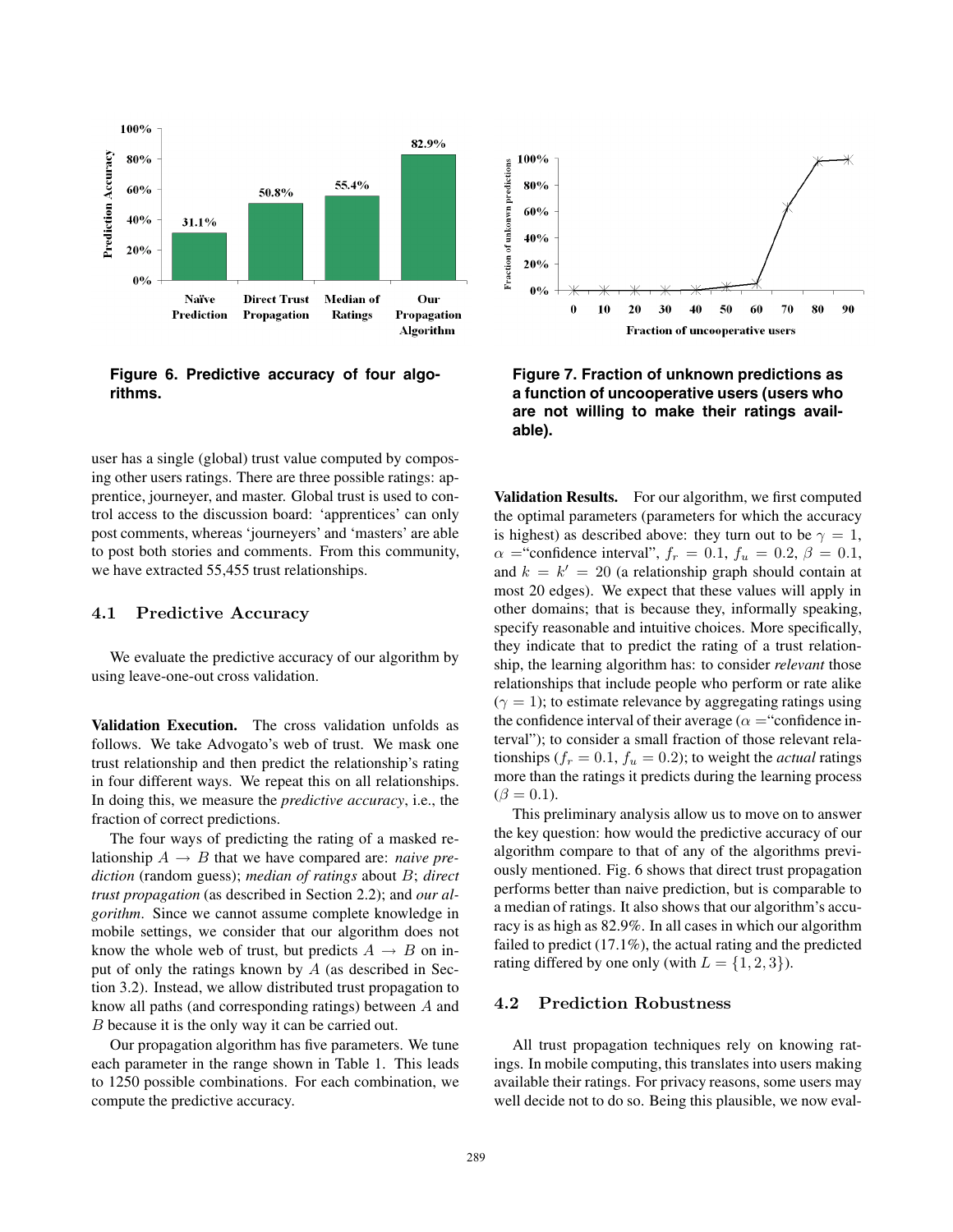uate how our algorithm would cope if different fractions of users did not disclose their ratings. Again, we measure predictive accuracy by cross validation: we mask one trust relationship and then predict its rating upon the limited knowledge of the nodes subject of the trust relationship; we do so for all relationships that link any pair of cooperative users (users willing to make their ratings available). That is because we consider that users willing to be subject to prediction are also willing to cooperate.

Fig. 7 shows the fraction of predictions for which a relationship graph is not defined (percentage of unknown predictions) as a function of the fraction of uncooperative users. If at most 60% of the users are not willing to make their ratings available, the remaining users can still propagate their trust, and they do so with a high predictive accuracy (82.9%). However, as Fig. 7 shows, if the number of uncooperative users reaches a critical point (if it is higher than 60%), the remaining users are abruptly unable to form a relationship graph. In other words, if at least 40% of the users make their ratings available, those users can still effectively propagate trust. For one possible explanation of this result, consider that the web of trust is a social network and that social networks are robust because they are scalefree. Albert *et al.* [2] studied the fraction of nodes that must be removed at random from a scale-free network to break it into pieces: they "removed as many as 80% of all nodes and the remaining 20% still hung together, forming a highly interlinked cluster" [3]<sup>6</sup>.

## **4.3 Overheads**

**Communication and Storage Overheads.** Both communication and storage overheads are minimal. As described in Section 3.2, any device stores the ratings of its outgoing relationships plus those of its incoming neighbors in a table. Each tuple of this table corresponds to a trust relationship, i.e., to two identifiers (of the connected persons) and one rating. Hence, say that the size of a tuple is roughly 10B. Even with 50 incoming and 50 outgoing edges (which is pessimistically high), the table size is 30KB. Also, for a single trust propagation, the data to be sent is less than 30KB.

**Computational Overhead.** We ran a J2ME implementation of our algorithm on a Nokia 3230 mobile phone whose features include: Symbian operating system 7.0, 32 MB of memory, 32-bit RISC CPU (123 MHz). In Section 4.1, we evaluated that a relationship graph should contain 20 nodes

at most. We run our algorithm in this worst case scenario. We minimized background activities by shutting down all applications other than our algorithm. The computation overhead, given as the mean of 10 runs, is as low as 2.8 milliseconds.

## **5 Discussion**

Based on the previous results, we now discuss some open questions.

Privacy Concerns. By exchanging their web of trust, users reveal their social ties (people with whom they have interacted), and some users may not feel comfortable doing so for privacy concerns [14]. Our design alleviates these concerns for two reasons. First, users are identified by anonymous tokens. Second, one inherent property of distributed trust propagation is that users' ratings are not made available on public servers, but each user discloses her ratings whenever she finds convenient to do so. Moreover, during our evaluation, we found that if at least 40% of the users make available their ratings, those users can still propagate their trust without relying on any other user (Section 4.2).

**Sybil Users.** Given that users' identifiers correspond to anonymous tokens, one may rightly point out that usertoken bindings need to be certified to avoid sybil attacks [8], in which a malicious user takes on multiple identities and pretends to be multiple, distinct users. In mobile computing, user-token bindings cannot be certified by a central authority. However, those bindings may be statistically guaranteed by mechanisms similar to SybilGuard [22]. If those mechanisms will prove ineffective, one might be interested in knowing whether our model is robust against sybil attacks. We evaluate the predictive accuracy of our algorithm as follows: we mask one trust relationship  $A \rightarrow B$ ; we create  $n$  sybil identities who highly rate  $B$ ; we then predict  $A \rightarrow B$ 's rating. We do so for all trust relationships. Regardless of  $n$ , the prediction accuracy remains unchanged (82.9%). The reason for this result is that sybil users are not connected in the same way as real users are and, as a consequence, their ratings do not influence trust propagation.

**Distrust.** Previous work has shown that introducing distrust may be beneficial to trust propagation [11]. Despite not explicitly modeling distrust, we may introduce it by simply adding an additional rating level. For example, if we have 3 possible ratings, we may simply add a fourth rating representing distrust.

**Dynamic Ratings.** Since ratings may change over time, we have allowed for rating tables to be updated either reactively or proactively and the storage and communication overheads of doing so are minimal (Section 4.3).

 $6$ Our scheme does not work if more than  $60\%$  of the nodes are removed. The reason is that, to propagate trust from *A* to *B*, our scheme does not simply need a connecting path between *A* and *B* (which may likely exist even if 80% of the nodes are removed), but needs the set of links that are necessary for propagating trust (as per Section 3.2). And those links likely disappear after removing more than 60% of the nodes.